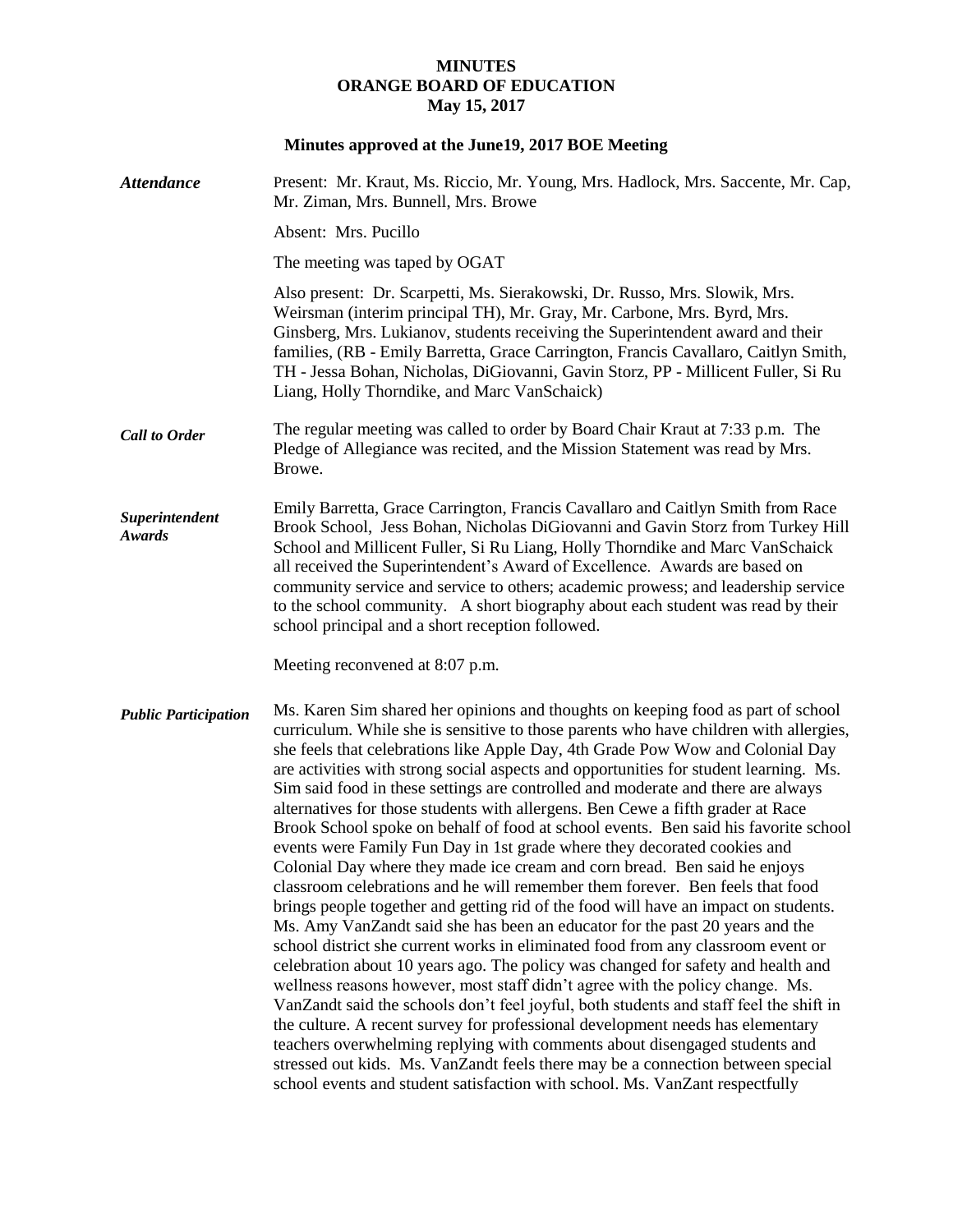| <b>Public Participation</b><br>(continued)       | requested the Board to consider all perspectives on this issue and to be mindful of<br>unintended consequences that may result from the significant policy change.                                                                                                                                                                                                                                                                                                                                                                                                                                                                                                                                                                                                                                                                                                                                                                                                                                                                                                                                                                                                                                                                                                                                                                                                                                                                                                                                                                                                                                                                                                                                                                                                 |
|--------------------------------------------------|--------------------------------------------------------------------------------------------------------------------------------------------------------------------------------------------------------------------------------------------------------------------------------------------------------------------------------------------------------------------------------------------------------------------------------------------------------------------------------------------------------------------------------------------------------------------------------------------------------------------------------------------------------------------------------------------------------------------------------------------------------------------------------------------------------------------------------------------------------------------------------------------------------------------------------------------------------------------------------------------------------------------------------------------------------------------------------------------------------------------------------------------------------------------------------------------------------------------------------------------------------------------------------------------------------------------------------------------------------------------------------------------------------------------------------------------------------------------------------------------------------------------------------------------------------------------------------------------------------------------------------------------------------------------------------------------------------------------------------------------------------------------|
| Correspondence                                   | In their packets, Board Members received a copy of an employee resignation letter.                                                                                                                                                                                                                                                                                                                                                                                                                                                                                                                                                                                                                                                                                                                                                                                                                                                                                                                                                                                                                                                                                                                                                                                                                                                                                                                                                                                                                                                                                                                                                                                                                                                                                 |
| <b>Consent Agenda</b>                            | A motion was made by Mrs. Saccente and seconded by Ms. Riccio to approve the<br>minutes from the April 17, 2017 BOE meeting. A few corrections in wording will<br>be made. Unanimously approved.                                                                                                                                                                                                                                                                                                                                                                                                                                                                                                                                                                                                                                                                                                                                                                                                                                                                                                                                                                                                                                                                                                                                                                                                                                                                                                                                                                                                                                                                                                                                                                   |
| Presentation -<br>Transitions K-1 and<br>$6 - 7$ | Principals Gray, Carbone and Byrd gave a Powerpoint presentation on the district's<br>transition process. Students are prepared for academic, behavioral and social<br>demands of the next level and parents are acclimated to different or new<br>expectations, methods for communication and contacts. The Powerpoint<br>presentation showed the strategies taken each month to prepare both the students<br>and parents.                                                                                                                                                                                                                                                                                                                                                                                                                                                                                                                                                                                                                                                                                                                                                                                                                                                                                                                                                                                                                                                                                                                                                                                                                                                                                                                                        |
| Superintendent's<br><b>Report</b>                | Dr. Scarpetti wished those in attendance and those watching at home a Happy<br>Belated Mother's Day. The month is full of acknowledgements with Teacher<br>Appreciation Week and Nurses Day. Dr. Scarpetti thanked all the staff for their<br>hard work with the physical and social needs of the students. It's a busy time of<br>year for the teachers, there is an incredible amount of work going on with the day to<br>day and in addition to all this work Dr. Scarpetti acknowledged the certified staff<br>their dedication to all the professional learning staff are engaging in. The 2nd<br>Screen Free Week just took place, each school had an individual night filled with<br>events. Peck Place Panther Pounce took place over the weekend, which Mr. Ziman<br>participated in. The Olympic Festival will take place tomorrow from 4:00 p.m. -<br>7:00 p.m. at High Plains Community Center. The district Spelling Bee will take<br>place on May 24th at the BOE Offices beginning at 5:00 p.m. and June 14th will be<br>6th grade graduations at Peck Place, Turkey Hill and Race Brook Schools. The<br>Music Teachers will present at the June BOE meeting. The district has posted for<br>the following positions: Special Education Teacher for Pre-K at Mary L. Tracy<br>School, a Board Certified Behavioral Analyst (BCBA) and a Library Media<br>Specialist. The General Aide position for the Food Services Department was hired<br>from within that union. Friendly reminder that the referendum for the Town Budget<br>would take place on Thursday, May 18th at the High Plains Community Center<br>between the hours of 6:00 a.m. and 8:00 p.m.<br>Ms. Sierakowski reported that the district is closing in on this fiscal year, final |
|                                                  | invoices are being submitted allowing the district to focus on credible year-end<br>balances. Ms. Sierakowski met with the Finance Sub-Committee prior to the BOE<br>meeting where she reviewed a couple of line items that she is watching closely but<br>currently the budget is in good shape and there are no concerns. Ms. Sierakowski<br>expanded on Dr. Scarpetti's earlier comment about the referendum on Thursday,<br>May 18th, the Town referendum also covers revisions to the town charter as well as<br>the town budget. Open Enrollment for employees to make changes to their health<br>and/or dental membership will be happening soon, notices went out today. Plans<br>are effective fiscal year, so changes will be effective July 1st. On May 20th the UI<br>will be completing an upgrade in Orange on Grannis Road from 8:00 a.m. - 12:00<br>p.m. Families impacted were notified. Race Brook School has no activities<br>planned on Saturday and Mr. Luzzi will be on site.                                                                                                                                                                                                                                                                                                                                                                                                                                                                                                                                                                                                                                                                                                                                                                |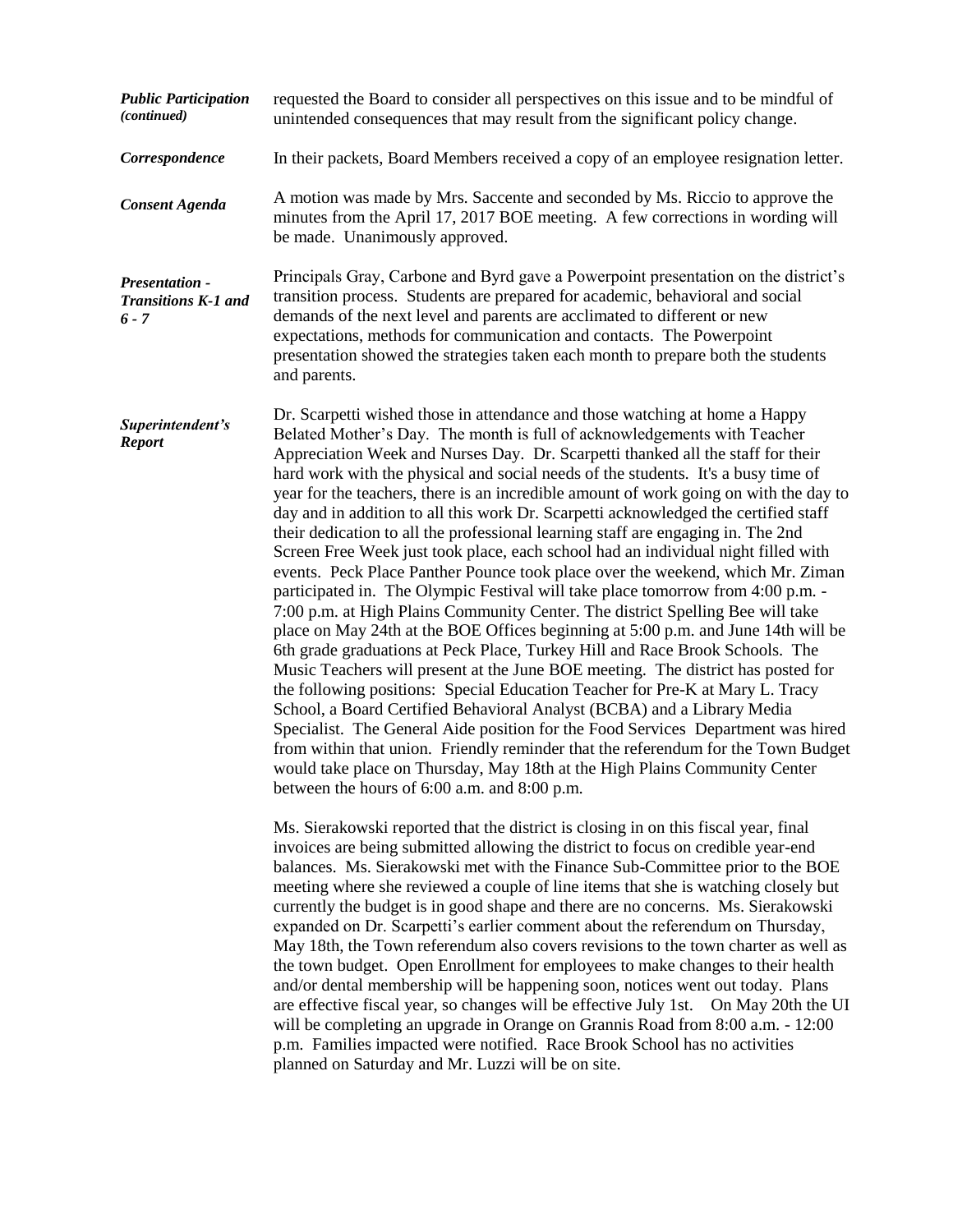#### *Superintendent's Report (continued)*

Dr. Russo gave the Board an update on professional learning Dr. Scarpetti mentioned; on April 26th, all certified K-3 Teachers completed a survey that assessed their knowledge of best practices in reading instruction. The results of this survey will be available at the end of June and will be used to guide professional learning. End-of-year universal screens were administered during the first two weeks of May, math the first week and ELA the second week, the screens help the district determine which students are on target. While K-3 teachers were taking the reading survey, teachers in grades 4-6 were involved in on-site math collaborations, focused on identified areas of need, Special education teachers and TESOL teachers were involved in process writing grade level conferences. On May 5th math specialists and classroom teachers from different grade levels engaged in a massive unpack of standards into precise content and skills. On May 17th all certified staff will meet at Peck Place for a curriculum communication.

Mrs. Slowik reported that the district posted for a Special Education Preschool Teacher. Applications are rolling in and the committee is beginning to identify qualified candidates. The interview process will not only involve questions and answers but top candidates will have the opportunity to conduct an actual PK lesson. Mrs. Slowik mentioned she is working closely with Dr. Russo and Mrs. Byrd in organizing staffing for the Extended Services Year (ESY), which is an IEP recommendation for special education students and the district's summer program for regular education students who receive Tier 2 and Tier 3 support. On April 26th Melissa Wriggley from Special Education Resource Center (SERC) provided professional development to all special education staff related to IEP writing.

## *Board Business*

*First Reads - Policy 5141.25 Students with Special Health Care Needs & Reg***ulation 5141.26 Management Plan & Guidelines for Students with Food Allergies**

**First Read - 21st Century Ad-Hoc Committee Recommendations**

### *STANDING COMMITTEES*

| Finance &                                             | Finance Sub-Committee met prior to tonight's BOE meeting to review the                                                                                                                                                                                                                                                                                                             |
|-------------------------------------------------------|------------------------------------------------------------------------------------------------------------------------------------------------------------------------------------------------------------------------------------------------------------------------------------------------------------------------------------------------------------------------------------|
| <b>Operations -</b>                                   | expenditures/profit and loss information. Budget is in good shape. Students                                                                                                                                                                                                                                                                                                        |
| Ms. Riccio                                            | participating in the cafeteria program is at an all time high.                                                                                                                                                                                                                                                                                                                     |
| Personnel/Policy<br>Transportation -<br>Mrs. Saccente | The Personnel/Policy/Transportation Committee brought forward two first reads<br>this evening. The sub-committee met last month to discuss class size, the sub-<br>committee will meet again this month to continue the discussion. Feedback<br>concerning food in the classrooms will be considered as the committee continues to<br>discuss the topic of food in the classrooms. |

Policy 5141.25 Students with Special Health Care Needs and Regulation 5141.26 Management Plan & Guidelines for Students with Food Allergies were included in Board Members packets and presented a first reads. There is no action required for first reads, Board Members were asked to contact Mrs. Saccente, Chairman Kraut or Dr. Scarpetti with any questions or concerns. Mrs. Saccente clarified that minutes from the Personnel/Policy/Transportation sub-committee meeting indicated that policy 6142.101 Student Wellness would be sent to the Board as a first read, that policy has not been completed, sub-committee minutes will be revised.

Ms. Riccio, Chair of the 21st Century Ad-Hoc Committee will present the Ad-Hoc's recommendations during her Standing Committee report.